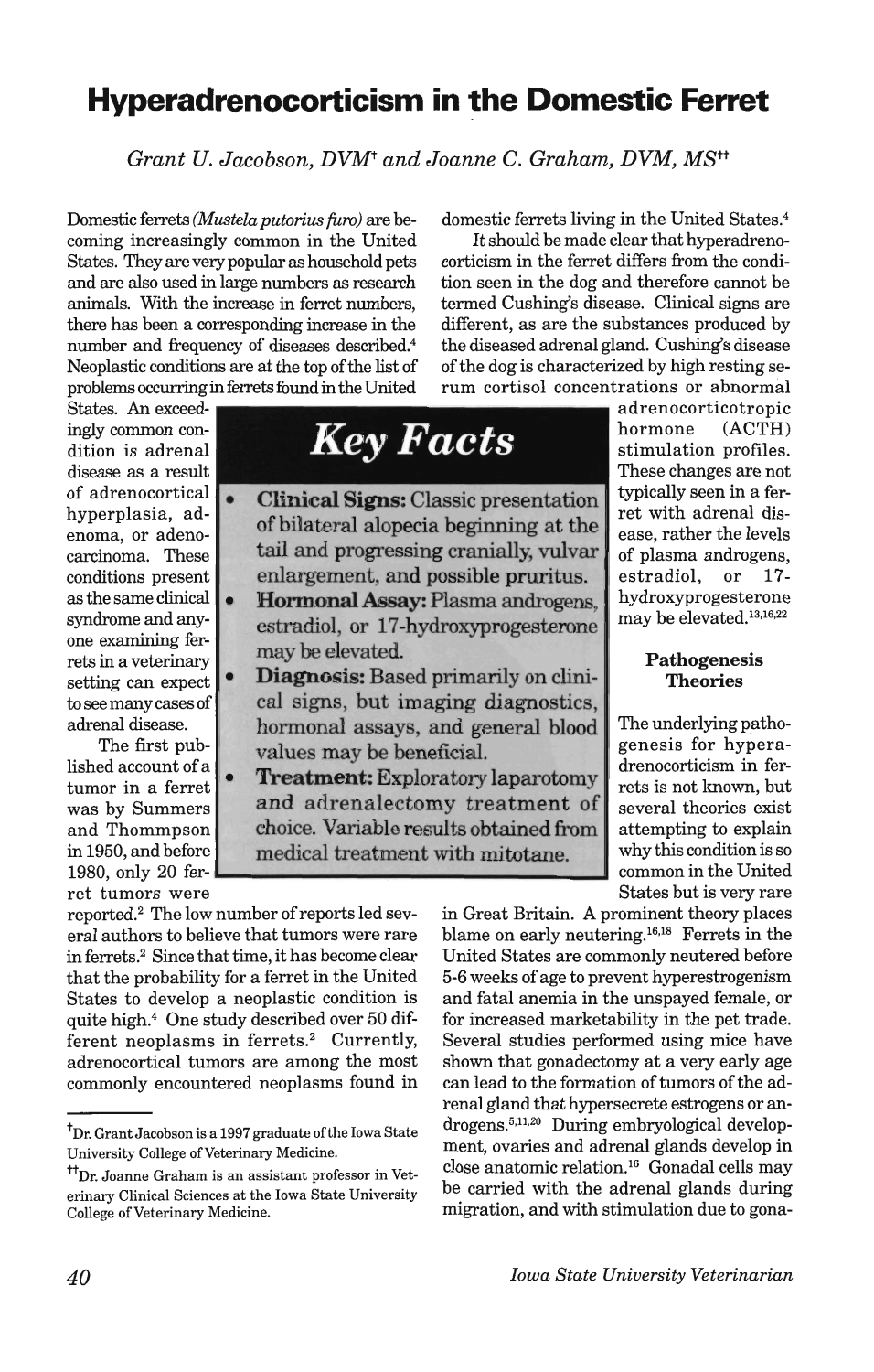dectomy, these undifferentiated cells in the adrenal gland may become functionally similar to gonadal tissue.16.IS

Others consider a genetic predisposition for this condition. Ferrets raised in the United States often are raised in large closed colonies where genetic factors leading to neoplastic conditions may be "recycled" to continuing generations.4

In Europe, the majority of ferrets are housed outdoors all year.<sup>4</sup> Long-term effects of keeping ferrets indoors with artificial lighting are not known, but ferret reproductive cycles are very sensitive to photoperiod.6 It has been observed that hyperadrenocorticism is not common in ferrets that live under natural light conditions.<sup>3</sup>

Dietary considerations have also been theorized as a factor. In this country, ferrets generally eat packaged dry cat and ferret foods. In Europe, many ferrets are still fed whole prey animals, such as rabbits, mice, and rats.4 Foods today are of a much higher quality than those of the past.<sup>4</sup> With further research into ferret nutritional requirements, this theory may be excluded as a cause of cancer in the future. <sup>4</sup>

# Typical History and Clinical Findings Upon Presentation

The most common presenting complaint in affected animals is bilaterally symmetric alopecia that begins on the tail and slowly progresses cranially. In spayed females, vulvar enlargement with or without mucoid discharge may be a sign of the disease. $10,12,16$  Male ferrets may have a history of dysuria and/or urinary blockage due to hyperplastic or cystic changes in the prostate, which may have cells that are hormonally responsive.<sup>16,21</sup> Female ferrets suffering from this condition are presented more frequently than are male ferrets.<sup>10,16</sup> Only one case of an intact female with hyperadrenocorticism has been reported.19 The uneven relationship of female to male cases may be linked to the concern owners have for a ferret with a swollen vulva. Many owners are aware that hyperestrogenism, found in intact females or those with ovarian remnants, is a condition that can kill ferrets, and that a swollen vulva and alopecia are seen in that condition. These owners are likely to consult a veterinarian immediately if such



Kathleen Mullin, ISU

Adrenal disease is an exceedingly common condition in the domestic ferret. It is often a result of adrenocortical hyperplasia, adenoma, or adenocarcinoma.

signs are seen. Other owners may be more likely to simply live with a hairless male ferret than to seek medical attention.

Affected ferrets are often pruritic with erythematous skin in the pruritic areas. $10,16$ Owners often report that signs first occurred the previous year, resolved without treatment, then recurred with greater severity the next spring and failed to resolve at that point. $10,18$ One should be aware that seasonal alopecia of the tail is observed in some normal ferrets, and the hair will typically regrow in a few weeks.

Early literature described clinical signs similar to those seen in cats and dogs.<sup>7</sup> Currently, this is recognized to not be the case, as signs normally associated with Cushing's disease, such as calcinosis cutis, polyuria/polydipsia, polyphagia, muscle weakness, lethargy, or increased panting are rarely seen in ferrets.<sup>18</sup>

Physical palpation may reveal enlarged adrenal glands. The right adrenal gland is more cranial and beneath a liver lobe, therefore the left adrenal gland is more easily identified than the right and may be found engulfed in a large fat pad cranial to the left kidney.<sup>16</sup> The spleen may also be palpably enlarged. This is a common finding in the older ferret and may be coincidental.<sup>16</sup> Authors of one report of a ferret with adrenocortical carcinoma attempted to link concurrent hyperplasia of the mammary gland with endogenous hormone stimulation by the adrenal gland mass. $14$  It is often the case that a ferret suffering from adrenal disease may also have other conditions related to or unrelated to the underlying disease. These should not be missed on examination.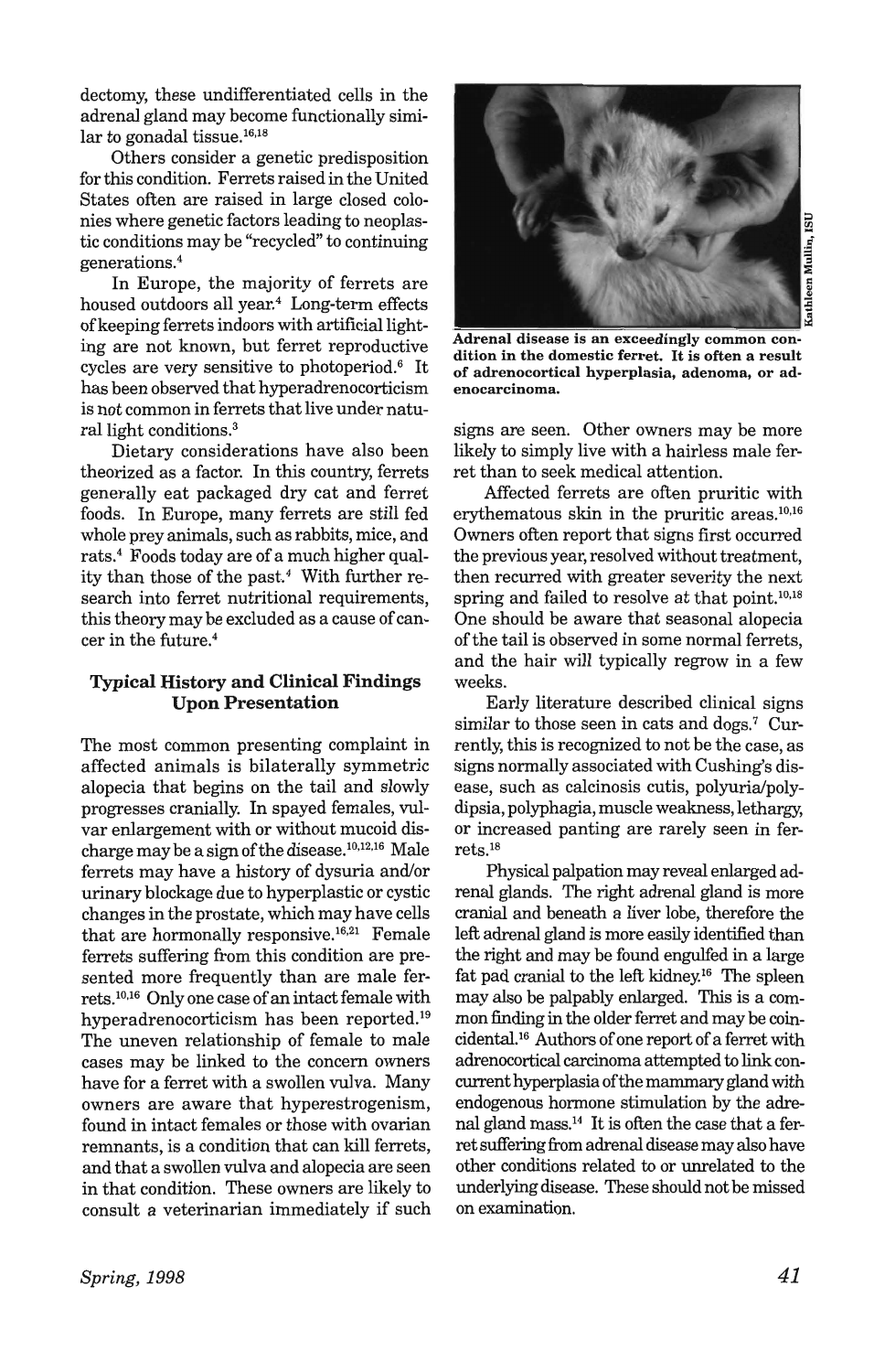

 $\frac{2}{n}$ een Mu ~

Hyperadrenocorticism has been observed more commonly in ferrets housed under artificial lighting conditions, leading some to believe that an altered photoperiod may influence disease.

### Establishing a Diagnosis

Diagnosis of hyperadrenocorticism is based largely on clinical signs. The primary differential diagnosis in a spayed ferret with the classical alopecia pattern and swollen vulva without other sign of illness should be adrenal disease.<sup>4,16,19,22</sup> Further diagnostic imaging, steroid hormone assays, and surgical confirmation will establish a final diagnosis.

Radiographs are seldom useful. Whole body radiographs mayor may not reveal a visibly enlarged adrenal gland, but other conditions such as splenomegaly or heart enlargement may be detected.<sup>15</sup> Even if no abnormalities are found, hyperadrenocorticism cannot be ruled out.

Abdominal ultrasound may be useful in detecting adrenal disease. Ultrasonographically, adrenal glands appear as small, flattened, triangular masses of moderate echogenicity. The normal size of a ferret's adrenal gland is less than 2 mm.<sup>10</sup> Unilateral enlargement of the adrenal glands is indicative of adrenal gland hyperplasia or neoplasia.<sup>1</sup> Prognosis may also be determined by examining the caudal vena cava for signs of extension of the adrenal gland tumor into the lumen or the tissues around the vein. $<sup>1</sup>$  Mor-</sup> phologic abnormalities of the spleen, lymph nodes, or pancreas (insulinomas) may also be evaluated with ultrasound.<sup>1,16</sup> Often, ultrasound will fail to provide a diagnosis of adrenal disease, but it is probably the better choice when compared to radiographs. Computed tomographyl6 and magnetic resonance imagingl5 are other diagnostic imaging procedures that can show adrenal gland abnormalities,

but these are rarely performed in practice.

Hematology is of limited value when evaluating a ferret for adrenal disease. A complete blood count is generally normal. Anemia, pancytopenia, or both may be found on rare occasions in ferrets with estrogen-induced bone marrow toxicity. $16,19$  The biochemistry panel may show an occasional elevation in alanine transaminase.<sup>16</sup> Glucose values may be useful in ruling out insulinoma, a common neoplasm that often occurs concurrently with adrenal disease.

Attempts at various hormonal assays for diagnosis have been made. The ACTH stimulation test may be a useful test in the diagnosis of canine Cushing's disease, but it is not helpful in ferrets.<sup>17,22</sup> Cortisol and corticosterone secretion stimulation have been reported in normal ferrets following ACTH administration, as cortisol appears to be the predominant circulating glucocorticoid in ferrets.l7 It has been shown, however, that secretion of corticosterone is normal in ferrets with adrenocortical disease.<sup>9,16,19</sup> Therefore, ACTH stimulation testing is not a reliable method of detecting ferret hyperadrenocorticism. Dexamethasone suppression tests do not appear to be useful in diagnosis for similar reasons.<sup>9,16</sup>

The urinary cortisol to creatinine ratio (UC:CR) has also been evaluated in a recent study as a test for adrenal disease. $8$  The authors reported that UC:CR values are significantly higher in ferrets with adrenal gland tumors when compared to clinically normal ferrets.<sup>8</sup> Contrary to previous reports, they suggest that cortisol is produced in excessive amounts in ferrets with adrenal tumors.<sup>8</sup> As cortisol levels may fluctuate through the day, and thus fall into normal reference ranges, mean cortisol excretion in the urine may be increased over a period of time as the bladder is filling.<sup>8</sup> It should be noted that ferrets with diseases other than hyperadrenocorticism were not included in the study, nor were serum and urine values of other hormones, such as estradiol. Until additional research is conducted on the use of the cortisol to creatinine ratio, such a test may be of limited value.

The measurement of other plasma steroids may be the most reliable means of diagnosing adrenal gland disease. Sex hormoneproducing cells are thought to be involved, therefore measurement of the hormones they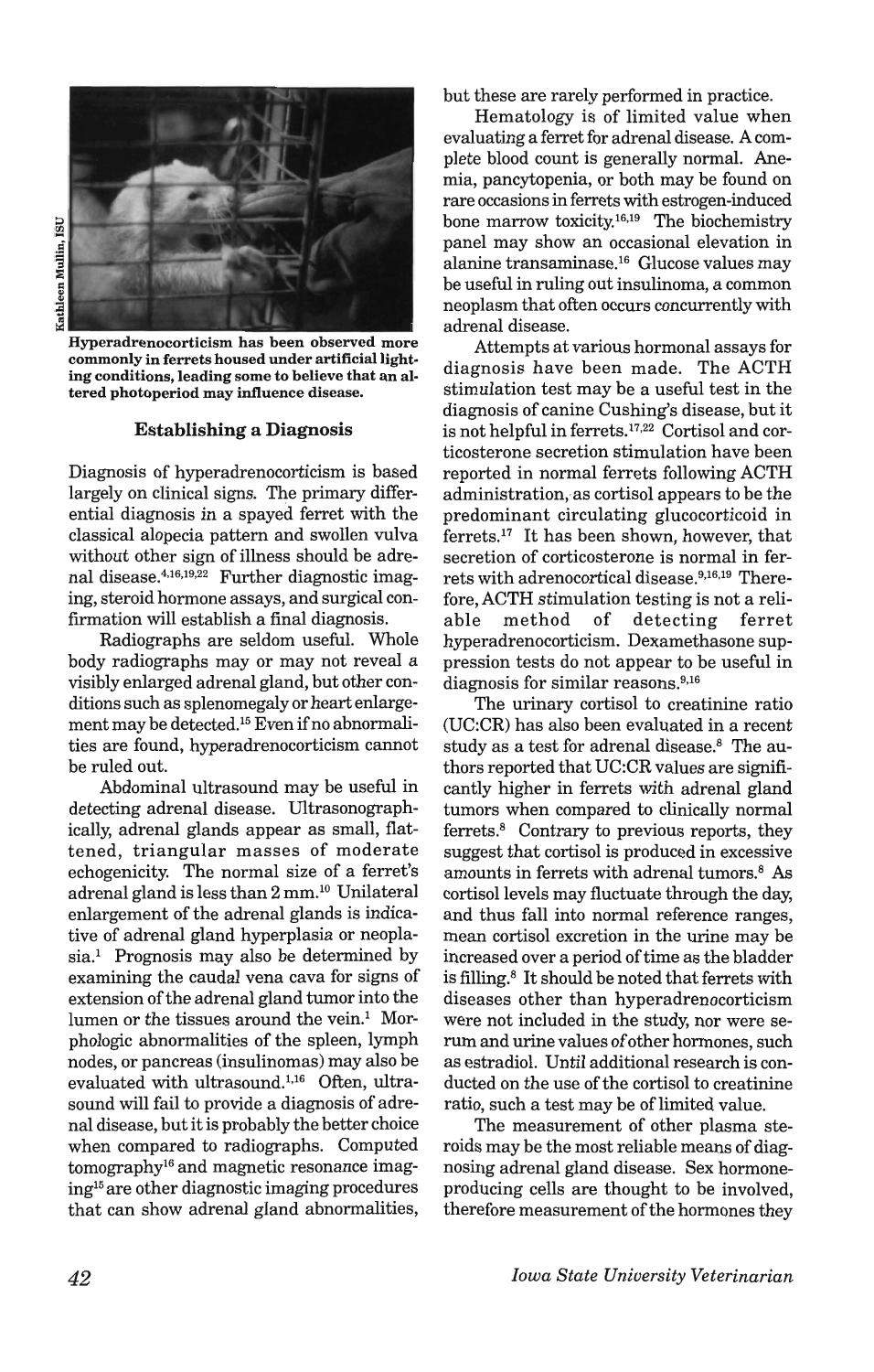produce may be diagnostic. Dehydropiandrosterone sulfate, androstenedione, 17-hydroxyprogesterone, and estradiol may be significantly elevated in the diseased ferret.13,16,19,22 In a female, an elevation of only estradiol does not confirm or rule out hyperestrogenism.16 For differentiation, an injection of human chorionic gonadotropin (hCG) (100 IU, 1M) may be given and repeated in 7- 10 days.16 If the ferret is intact or if an ovarian remnant is present, the vulva should decrease in size following administration.16 A ferret adrenal panel, which includes several adrenal hormones, is available through the Endocrinology Department, University of Tennessee, Knoxville.16

Definitive diagnosis is gained through exploratory laparotomy. Enlarged adrenal glands may be observed, and the presence or absence of ovarian tissue can be evaluated in this way. Examination for other abnormalities such as splenic enlargement or pancreatic insulinomas may be performed at the time of surgery. Histopathologic examination may then be performed on removed adrenal tissue. Typical histopathologic results are adrenocortical hyperplasia, adrenocortical adenoma, and adrenocortical carcinoma.16 Should a client not wish to pursue other diagnostic measures, surgical exploratory without ultrasound and hormonal assays is an acceptable practice, however, as with any surgery, a preoperative work-up should be performed to determine the general health status of the ferret.

#### Treatment

The preferred treatment for hyperadrenocorticism is exploratory laparotomy and adrenalectomy.l0,12,15,16,18 Ventral mid-line celiotomy allows best exposure of both adrenal glands, as well as the rest of the abdominal contents.12 Initially, the surgeon should identify and palpate both adrenal glands. Other structures such as liver, lymph nodes, pancreas, and kidneys should be examined during exploration. The left adrenal gland will generally be found to be unilaterally affected, but about 10% of ferrets with hyperadrenocorticism have disease of both glands.18 A unilateral adrenalectomy is recommended when only one gland is affected. Removing the right adrenal gland is difficult due to the intimate association with the caudal vena cava.<sup>10</sup> If both glands are dis-



Elizabeth Riedesel, IS<br>E

This ultrasound image demonstrates a 0.8 x 1.0 cm mass adjacent to the left adrenal gland of a ferret with clinical signs of hyperadrenocorticism. This mass was found to be an ovarian remnant at surgery, illustrating how ultrasound may fail to provide a diagnosis of adrenal disease.

eased, a bilateral surgical procedure should be considered. The gland with the greatest degree of abnormality should be removed completely and a subtotal adrenalectomy of the other gland should be performed.<sup>10,16,18</sup> Postsurgically, an injection of sodium dexamethasone phosphate (4 mg/kg, IV) may be needed in a ferret that appears lethargic following unilateral or bilateral adrenal biopsy.16 Maintenance and replacement fluids may be given as needed, and the ferret may be fed six to twelve hours after surgery.

Following surgical treatment, most ferrets recover well. One can expect the clinical signs in most ferrets to resolve within 1-2 months, with vulvar swelling decreasing in a matter of days and hair returning within months.12,16,18,19 Rarely, recurrence of the adrenal tumor due to metastasis, or less rarely, the re-appearance of a tumor in the adrenal gland may occur.16

Attempts to medically manage a ferret with an adrenal tumor may be made. Should surgery not be an option due to surgical risk or monetary considerations, or if incomplete removal of bilateral adrenal tumors is obtained, protocols for medical treatment with mitotane have been described. Mitotane (o,p-DDD) is most effective in dogs for the treatment of pituitary-dependent hyperadrenocorticism, which is not recognized in the domestic ferret. 16,19 Because of this, treatment with mitotane is unreliable in ferrets. Often, ifresolution of clinical signs occurs, they recur when treatment is discontinued.15,16,19 One report